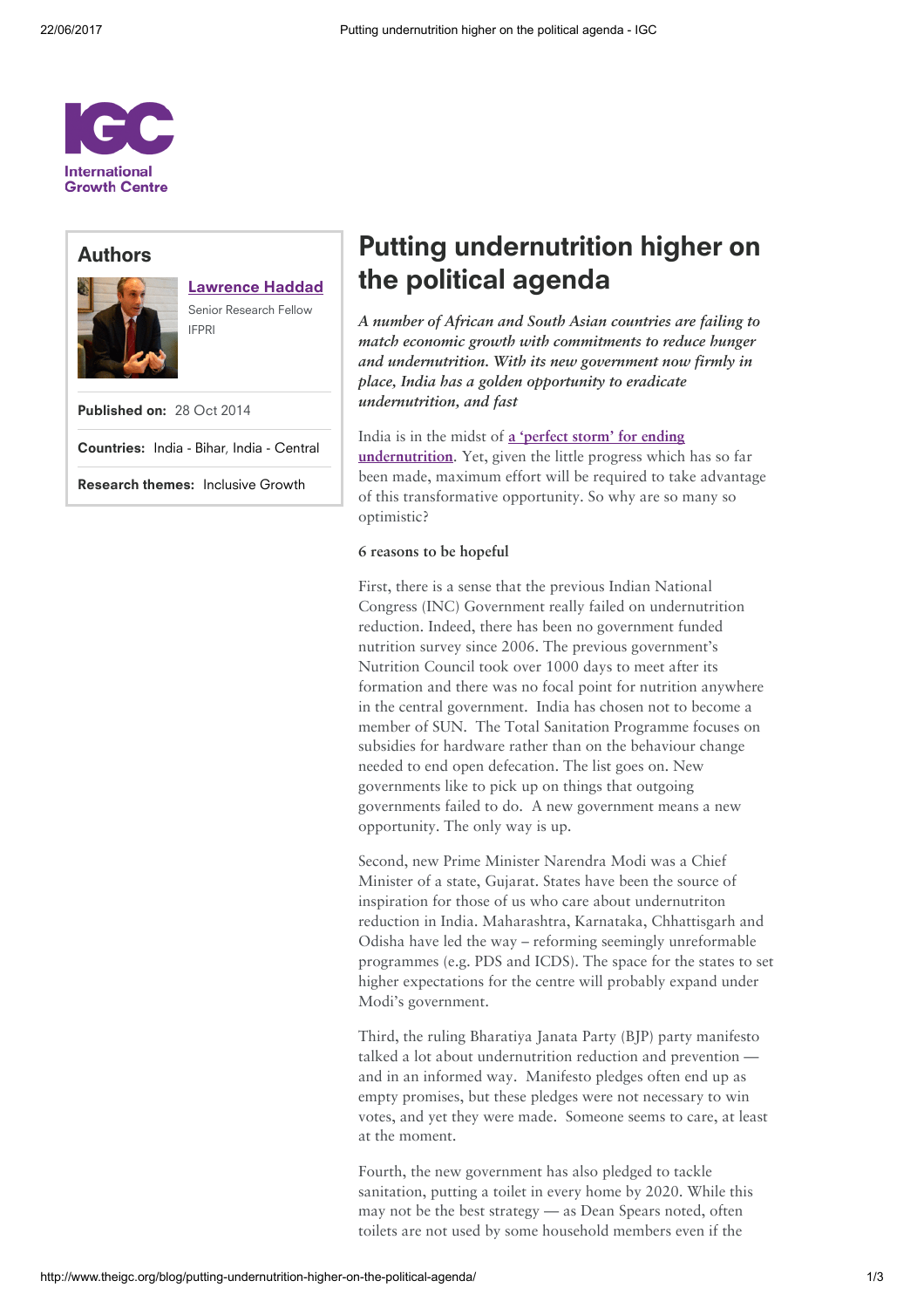#### 22/06/2017 Putting undernutrition higher on the political agenda - IGC

toilet is working, preferring the traditional practice of open defecation — it is a step in the right direction and something to build on.

Fifth, resources do not seem to be a strictly binding constraint (we were repeatedly told by participants — official and otherwise). The commitment in the  $12^{\text{th}}$  5 year Plan is to increase spending on social services.

Finally, the new Government — emboldened by its large majority — is seeking "out of the box" thinking on nutrition. Perhaps some programmes will be radically altered.

Set against this optimism is a real worry that a "grow the economy now, distribute later" mentality will take over and social programmes will be seen as handouts rather than investments in the future.

#### Seizing the opportunity

The nutrition community has to seize this opportunity and manage the risks along the way.

First, we must emphasize the notion that undernutrition is a marker of development and that undernutrition reduction is a maker of development. If you want sustained economic growth, invest in child growth. If you want the demographic dividend to materialize, invest in infant nutrition now. If you want to help avert a crisis in diabetes, hypertension and obesity in 25-30 years, invest in the nutrition of adolescent girls and newborns and infants now. If Modi is to make the 21st century India's century, he has to get rid of [undernutrition](http://www.theguardian.com/world/2014/may/17/narendra-modi-india-election-hindu) — fast.

Second, we need to support the Government to set out an Indian vision for nutrition. If the various new (non-Government) all-India surveys (i.e. the Indian Human development Report data and the new UNICEF survey) are to be believed (they are unpublished and I have not seen them), then stunting in 2012-13 is about 35-37%. This is a decline of about 1.5 percentage points a year since the 48% of 2006. That is very respectable. Now push that to 2% (still below what Bangladesh has managed) and India can get to below 20% by 2020. 20% stunting by 2020. That's a target worth fighting for. Can India beat this target before its 75th anniversary of Independence in 2022?

Third, there needs to be a high level focal point in the central government. That person should be the public face of the government's public commitment to undernutrition reduction, preferably in national mission mode. They would be a respected public figure who transcends political parties and for whom this is their main pursuit. Perhaps an ex-President, for example. Their job would be to inspire and lead all stakeholders, convene and facilitate various initiatives, and report to the public, annually, on what the government has achieved. Such a person has not been in place for at least the past 10 years. I don't even know who to direct this blog to! Who is responsible for undernutrition reduction in India? No one can tell me.

Fourth, we need to convince the government that data collection on nutrition is in its interest. How can you diagnose